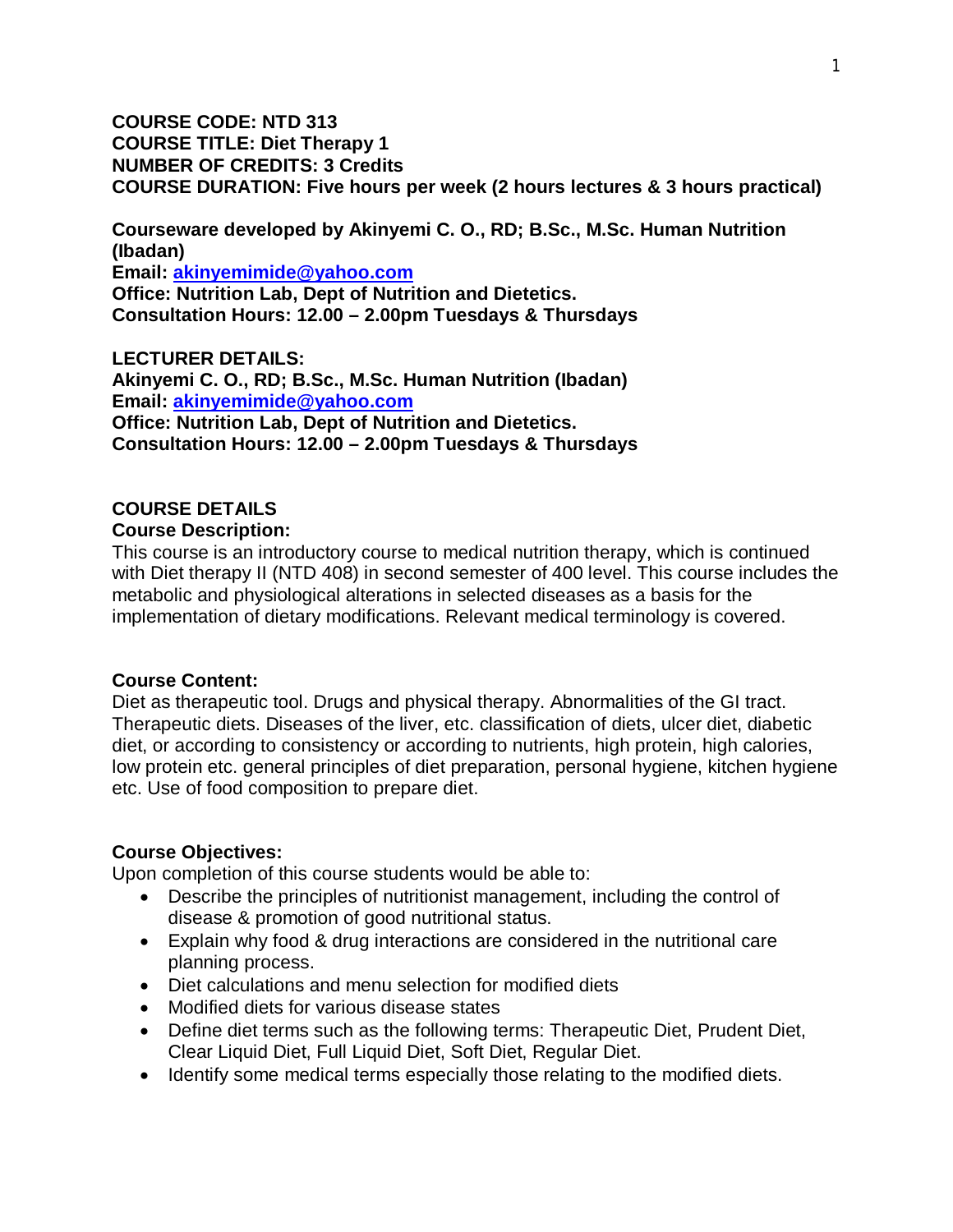Compare & contrast the major classification of DM; include symptoms, metabolism changes, nutrition therapy & drug use.

### **Course Requirements:**

Students are expected to participate in all course activities and a minimum of 75% attendance to qualify for writing the final examination. Students are expected to attend all classes in order to perform quality work for this course. Information provided during class time will be critical to successful completion of all assignments. All practical work must be done by students.

#### **Methods of grading:**

| Attendance                                          | 5%         |
|-----------------------------------------------------|------------|
| Two practical Exams – group & individual - 10% each | <b>20%</b> |
| Test                                                | 10%        |
| Assignment                                          | 5%         |
| <b>Comprehensive Final Exam</b>                     | $60\%$     |
| <b>TOTAL</b>                                        | 100%       |

### **Course Delivery Strategies:**

The course objectives will be achieved by the traditional face to face weekly lectures on designated topics, lectures notes, Case studies, Demonstrations and open discussions. Toward the end of the semester, students will develop a meal plan in order to apply what they have learned in the course. The project will involve creating a meal plan to address specific dietary modification, preparing and serving the meal(s).

#### **Lecture Content:**

Week 1 & 2

- Introduction to the course
	- -Course contents
	- -Revision of NTD 103
	- -The dietitian as a member in the health care team

#### Week 3 & 4

- Diet as therapeutic tool.
- Defining some Dietetic terms
- Introduce Therapeutic diets

#### Week 5

• The classification of diets according to consistency or according to nutrients, high protein, high calories, low protein etc.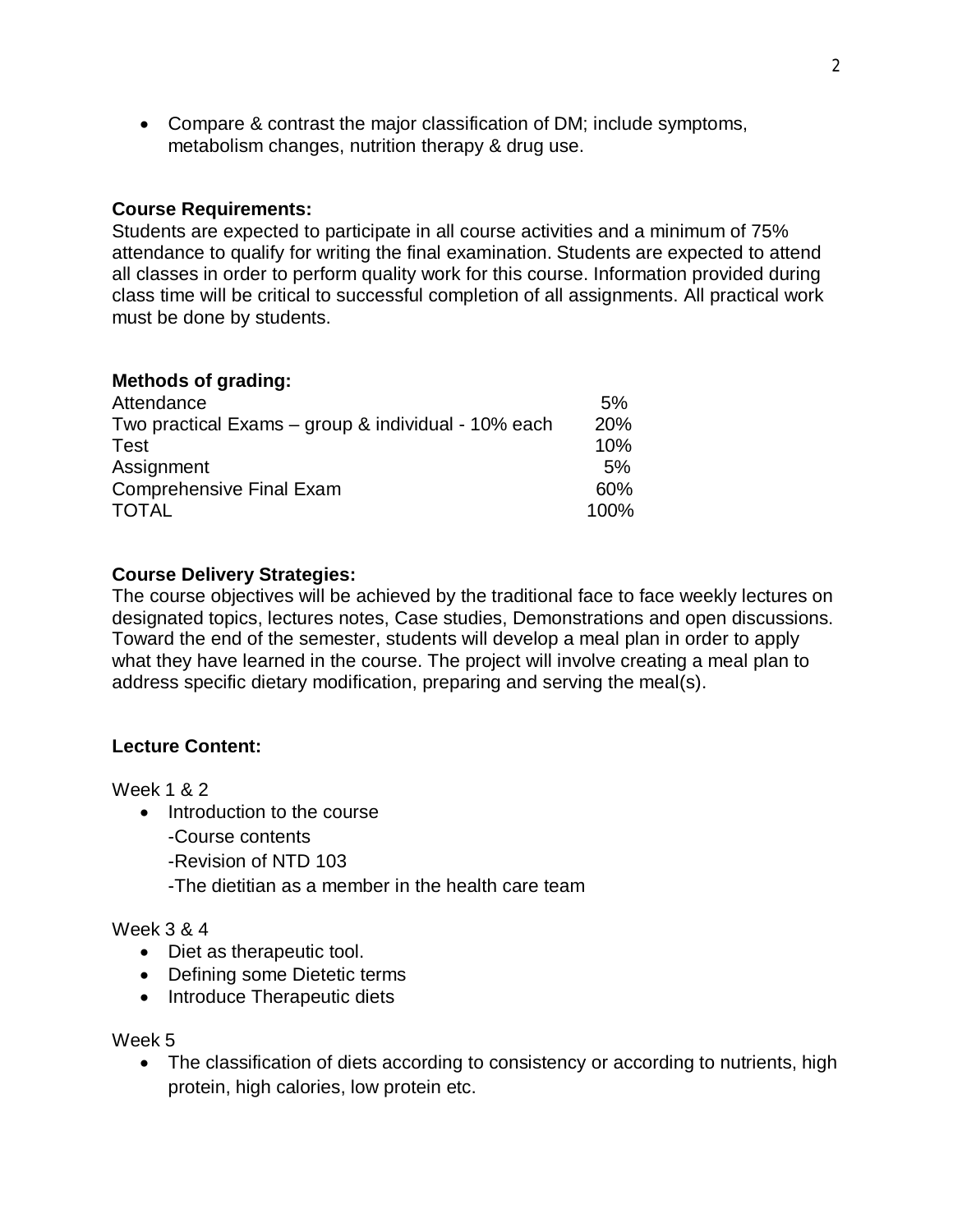Week 6 & 7

- General principles of diet preparation, personal hygiene, kitchen hygiene
- Use of food composition to prepare diet.

Week 8

• Therapeutic diets continue.

Week 9

• Drugs and physical therapy

Week 10 & 11

Abnormalities of the GI tract.

### Week 12

Diseases of liver

# Week 13

• Diabetes mellitus

Week 14

• General revision

# **Practicals**

- Planning and preparing routine hospital diets: fluid diet, soft and normal diet.

- Planning, calculation and preparing diets for different disorders.

# **Reading Lists:**

- Mahan, L.K. and S. Escott-Stump, Editors. 2008. Krause's Food & Nutrition Therapy. 12<sup>th</sup> Edition. W.B. Saunders Company, Philadelphia, PA
- Recent pocket size medical dictionary, such as the Stedman's Medical Dictionary for The Health Professions and Nursing (6th Edition, 2008) from Lippincott, Williams & Wilkins.
- American Dietetic Association. ADA Nutrition Care Manual. Online resource available with subscription (http://www.eatright.org).
- Dietitians of Canada. PEN: Practice–based Evidence in Nutrition. Online resource available with subscription. (http://www.dietitians.ca).
- Wardlaw, G.M. and A.M. Smith. 2009. Contemporary Nutrition. 7th Edition. McGraw-Hill Ryerson Ltd, New York, NY.
- Up-to-date Food Composition Tables.